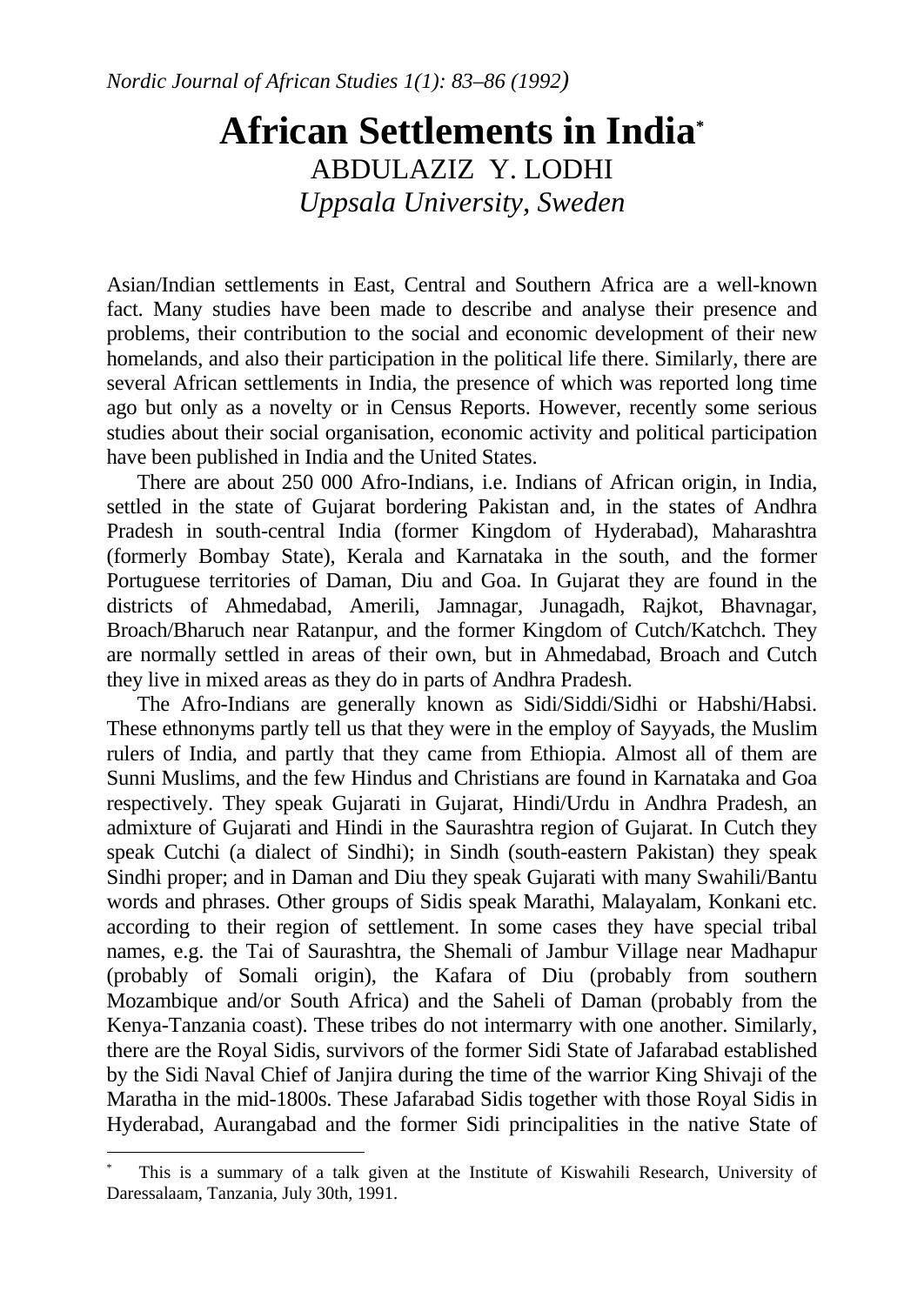Radhanpur in the Kathiawar region of north Gujarat, and in Sachin near the port of Surat, marry among themselves or with upper class Muslim Indians, and consider other Indians and Sidis inferior.

The Kafara have maintained some of their African customs and a few linguistic items. The Shemali have kept alive some rites and rituals from their African past, but otherwise the Sidis are de facto Indians since they speak Indic languages as their mother-tongues and practice the Indian variant of Sunni Islam with the cult of \*pir (saint) and \*dargah (shrine). At these \*dargah mausoleums they worship also ancestors and founders of

settlements.

There are many legends about the origins of the Sidi settlements, but so far no contemporary written records have been found. However, there are a few early reports by European officials and travellers and one short language study by the explorer Richard F. Burton.

It appears that a large number of Sidis came, or were brought, to India from different parts of Africa as soldiers to serve in the Muslim armies of the Nawabs and Sultanates - hence their Muslim Faith and relative absence of the Hindu caste system among them. Many were officials in the Muslim, and later Hindu, armies and royal bodyguards and rose to power in more than one place, i.e. Jafarabad, Radhanpur, the great city of Ahmedabad and the imperial city of Aurangabad. Some were singers and drummers. In Gujarat the drummers are known as \*nagarchi, and the Chief Drummer had the title of \*nagarsha(h) (King of Drums). In Cutch, the Sidi singer-drummers are known as \*langa (male \*lango, female \*langi) and they are prestigious and respectable professionals.

The Sidis of Jambur are supposed to have originally come from Kano in Nigeria via the Sudan and Mecca after their Hajj pilgrimage. Their leader was a wealthy merchant by the name of Baba Ghor who first settled in the Rajpipla Hills near Broach and Cambay (Khambat) where he developed mining and trade in agate, the precious stone known as Akik in India (and Akiki in Eastern Africa). A certain variety of agate beads are known as Baba Ghori; another maroon cornelian stone is named after his sister and successor Mai Mariyam. It is also claimed by the Shemali Sidis that one of Baba Ghor's younger brothers was a \*nagarsha in the former Kingdom of Madhapur, and is worshipped as one of the several \*pirs in Jambur.

Some Sidis came to India as special servants in the courts of Muslim Nawabs and Sultans, while some came as herbalists and midwives. A few were brought by Indian merchants returning home from Africa, and a few were brought as slaves especially in the Portuguese territories.

Noble Indian families had a convention of keeping Habshis (usually prisoners of war from Ethiopia and Sudan) as personal attendants since servants having no local social or blood connections or roots guaranteed political loyalty and security (as was the case with the Arab/Omani sultans of Zanzibar whose armed forces and administrative personnel consisted mainly of Baluchis and Makranis of Iran/Pakistan, and Patans and Cutchis of north-west India). Very few African slaves were brought to the Indian sub-continent to provide cheap labour. Ownership of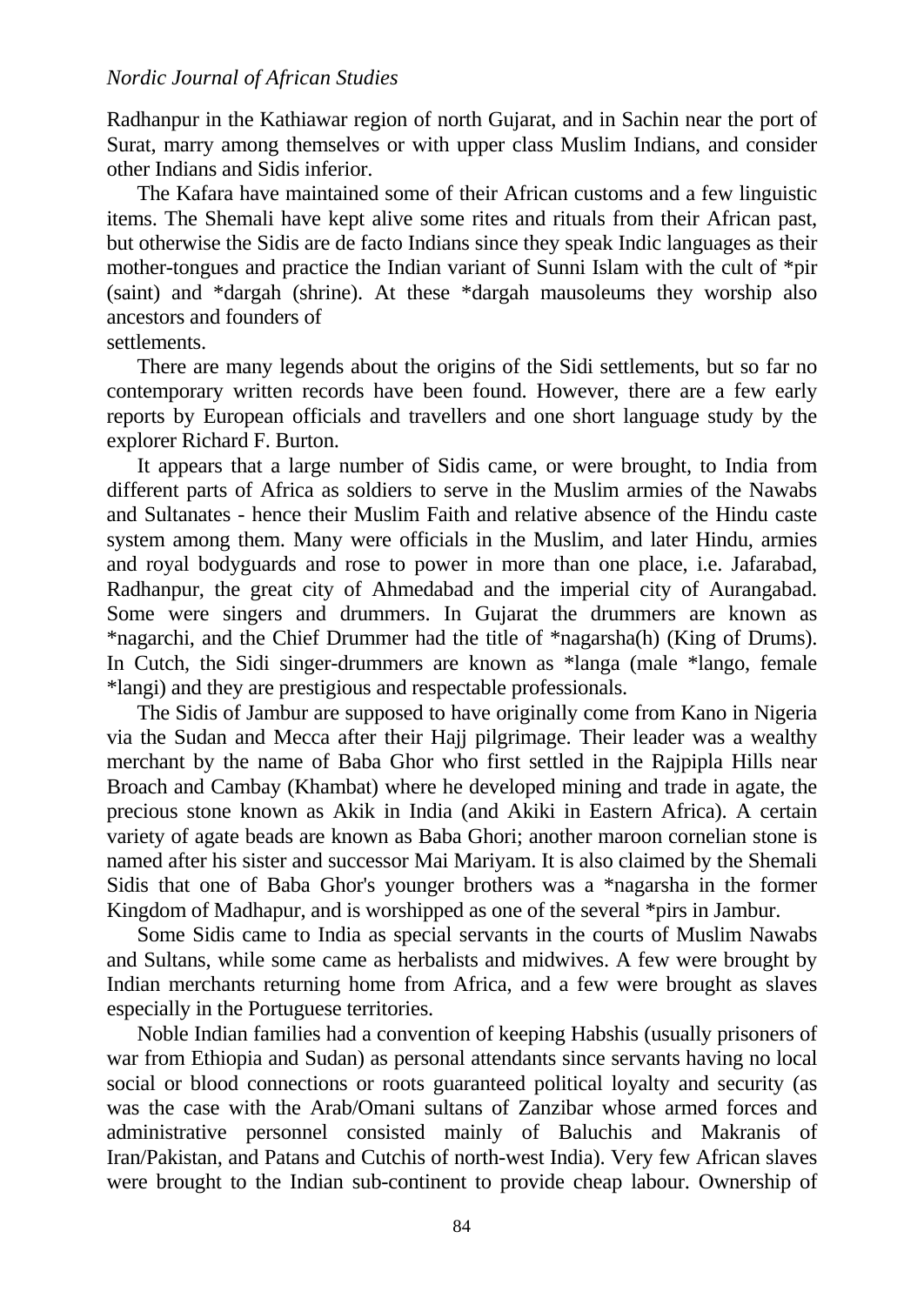African slaves was an expensive affair since local Indian feudal systems related to slavery provided ample cheap or free labour to rulers, land-owners and the upper castes. The rulers of India could also obtain slaves of various categories from other parts of Asia, eastern Europe and the Caucasus. The descendants of these slaves in the Muslim societies generally cannot be distinguished as racial or ethnic groups or minorities, since most of them were employed in the higher administration and the armies, serving different governments and marrying the natives. They were a kind of life-long loyal servants of the ruler, rather than slaves in the Western sense.

Before the coming of the British rule in India, the Sidis were undergoing a process of assimilation, but the British divide-and-rule policy segregated the different Sidi groups from one another and also from the indigenous Indian peoples. As a result, the Sidis have been re-tribalised and have become impoverished in many areas. Those Sidi settlements which are organised as separate communities with a tribal system existing outside the main political stream and currents of socio-economic development, have been classified as Scheduled Tribes (as are dozens of other indigenous tribes of India) and get Central Government support. Jambur Village with its own \*panchayat (Five Member Leadership Committee), a primary school and a shop is a good example, but progress is slow due to lack of structural changes in the system. Most Sidis in Gujarat and Maharashtra are farmers and unskilled workers, but in other regions one finds Sidi doctors, lawyers, journalists, teachers, businessmen and land-owners. And there is an inter-state movement to organise and unite all the Sidi groups and improve the economic condition and social status of the poor Sidis.

During the British rule in Zanzibar, several Sidi individuals and families from Cutch Mandvi and Surat immigrated to Zanzibar, and they are today completely assimilated into the Zanzibari society. Among them was a Cutchi-speaking drummer-singer lady called Langi Nur-bai who was a highly

respected member of the Indian Sunni Muslim community of Zanzibar, and she was frequently invited to the weddings of the wealthy Indian Sunni Muslims in Kenya and on the Mainland of Tanzania.

## **REFERENCES**

Bates, D.G. and Rassam, A. 1989.

*Peoples & Cultures of the Middle East.* Prentice Hall, NJ.

Burton, R.F. 1850.

*Sindh, and the Races that inhabit the Valley of the Indus*. London.

Census of India, 1961.

Vol.5, Part 5B, No.1. *Siddi - a negroid tribe of India*. Vol.5, Part 6, No.10. Village Survey Monograph: Jambur.

Freeman-Grenville, G.S.P. 1988.

*The Swahili Coast - 2nd to 19th Centuries,* (Ch. XVII, The Sidi and Swahili). London.